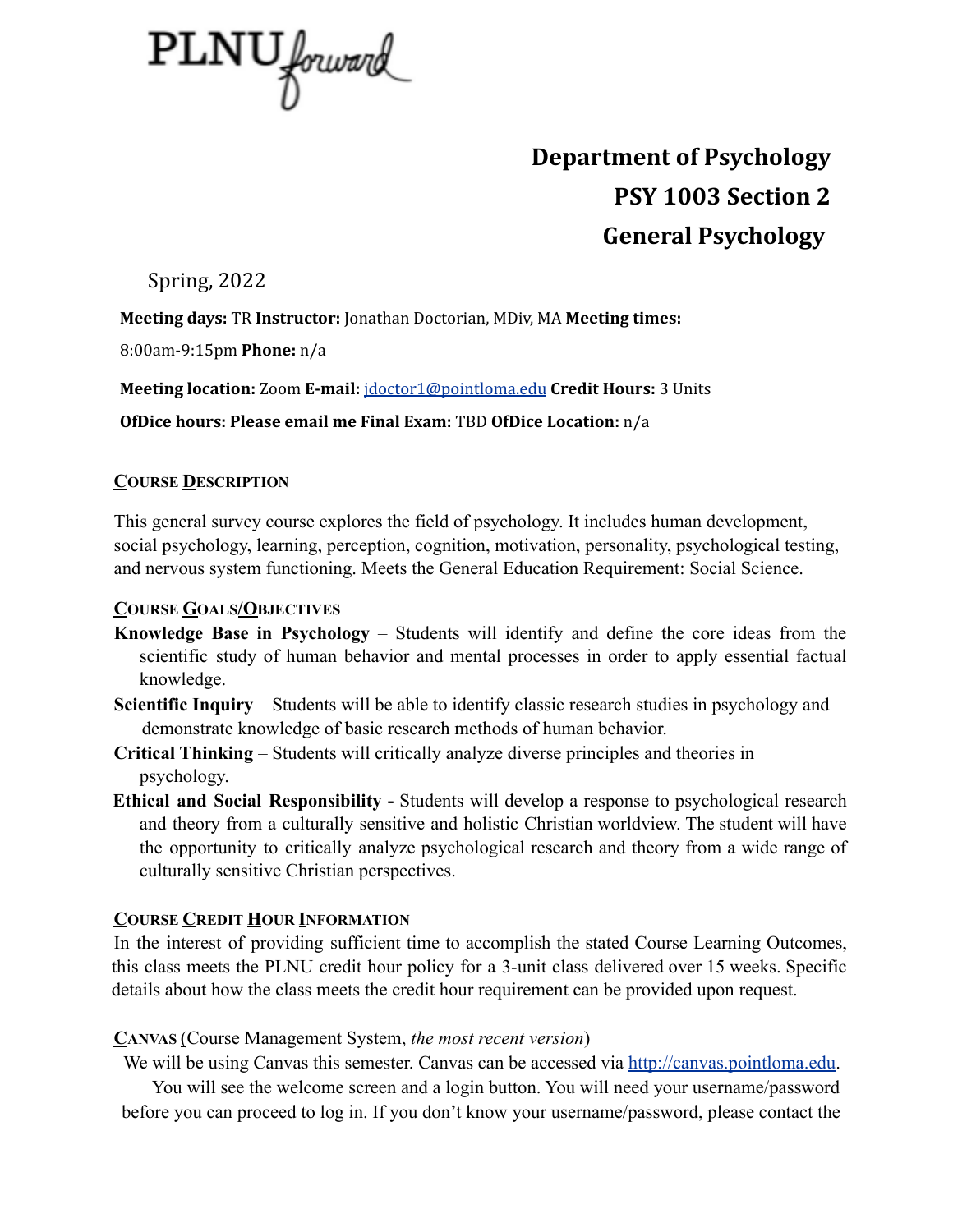help desk for assistance. Select the login button to proceed to the login screen. At the login screen, enter your username/password.

#### **REQUIRED TEXTBOOK**

Myers, D. G. & Dewall, C.N. (2015) Psychology (Loose-leaf; 12th ed.). New York, NY: Worth Publishers. ISBN: 978-1-3190-6795-3.

\*Students may use an earlier edition of the textbook if they so choose. Note that the course material and assessments are based on the textbook edition listed above. Students are ultimately responsible for comparing content between editions and recognizing any omissions in content which may need to be supplemented.

\*A copy of the textbook will also be made available at the library.

#### **CLOCK HOUR TABLE**

**Assignment Points Possible Clock Hours** Exams 120 points (3 exams x 40 points each) 120 Weekly Discussion Posts 24 points (12 discussions X 2 points each) 12 Final Essay 8 points 2 **142 total points 122 total hours**

#### **FINAL GRADE**

| <b>Grade Percentage</b> |
|-------------------------|
| $A \geq 93\%$           |
| A-90% - 92.99%          |
| $B+87% - 89.99%$        |
| B 83% - 86.99%          |
| B-80% - 82.99%          |
| $C+77\% -79.99\%$       |
| $C$ 73% - 76.99%        |
| C-70% - 72.99%          |
| $D+67% -69.99%$         |
| D $63\%$ - 66.99%       |
| D- $60\%$ - $62.99\%$   |
| $F \leq 59\%$           |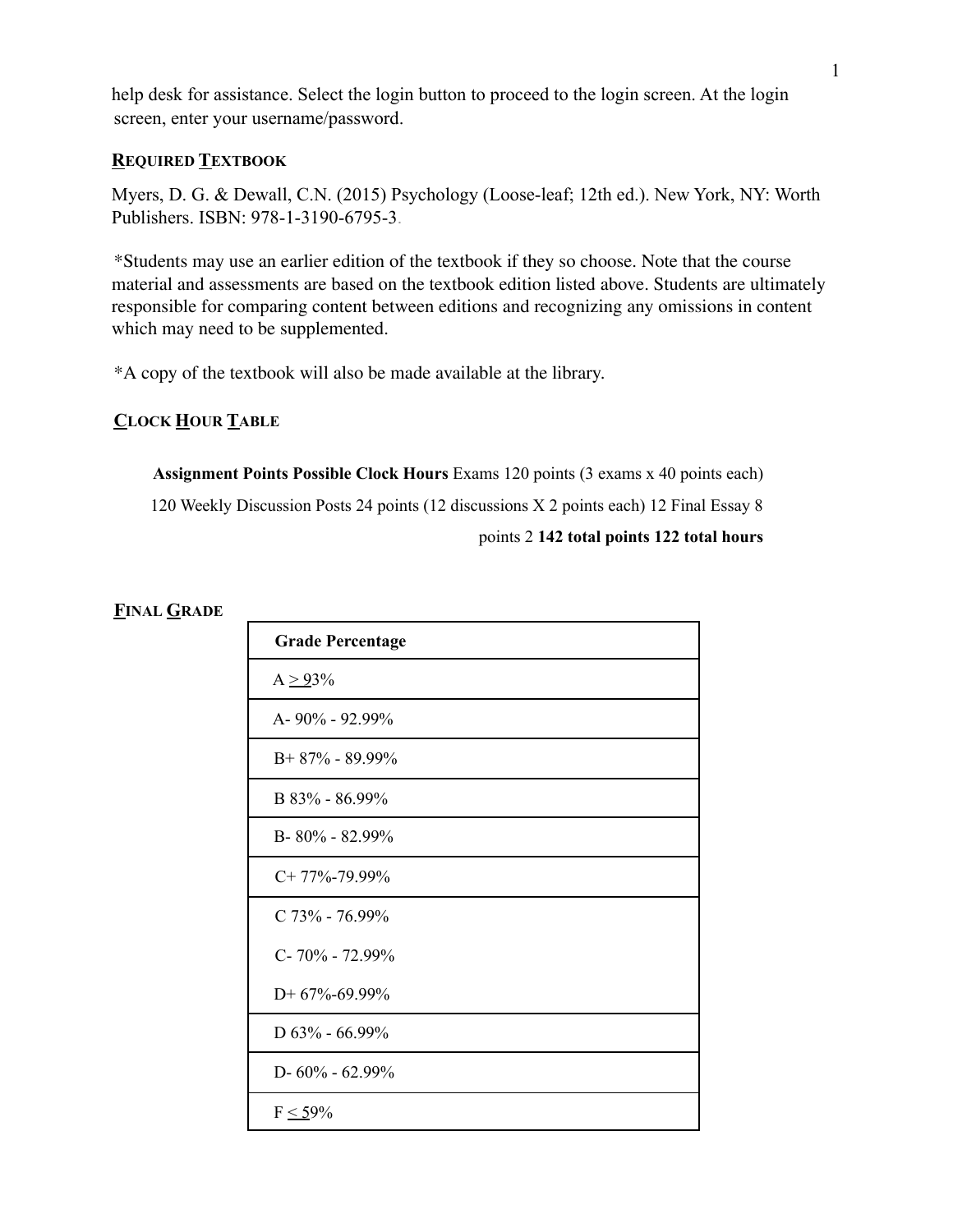#### **GRADING CRITERIA FOR FINAL GRADE**

#### *"A" work - Outstanding*

"Above and beyond the requirements of the assignment; outstanding effort, significant achievement, and personal improvement are clearly evident. Some measure of remarkable skill, creativity, or energy is also evident."

#### *"B" work – Above Average*

"Fulfills all aspects of the assignment and goes a bit beyond minimum competence to demonstrate extra effort, extra achievement or extra improvement."

#### *"C" work - Average*

"Fulfills all aspects of the assignment with obvious competence and grace. Assignments are completed exactly as assigned."

#### *"D" work – Below Average*

"Below average either because some aspect of the assignment has not been fulfilled or because a preponderance of errors (more than one or two per page) interferes with clear communication. A "D" may also indicate failure to follow directions, failure to follow specific recommendations, or failure to demonstrate personal effort and improvement."

#### *"F" work – Not Acceptable*

"Not acceptable, either because the student did not complete the assignment as directed, or because the level of performance is below an acceptable level for college work.

## **COURSE REQUIREMENTS AND ASSIGNMENTS**

*Exams -* The course is divided into 3 units, each followed by a 40-point exam. Exams consist of multiple-choice questions that assesses your mastery of the course learning objectives.

Make-up exams are reserved for emergencies and previously approved absences only. If a student is unable to take an exam because of an emergency situation, it is imperative that the student informs the instructor of the emergency **prior to the exam** and also provide documentation and verifiable proof of the emergency.

*Weekly Discussion Posts* – To ensure that you engage with the material and your classmates, I have added weekly discussion questions. The prompts for Weekly Discussions will be posted, and your responses will be submitted, on Canvas. You are expected to post an initial response and then comment on another classmate's post. The total expected word count for your initial post and your comment on another's post should be at least 250 words. Discussion prompts will vary to reflect the psychological content covered each week. You can expect to either watch a

brief YouTube video, complete a personality measure, or read a brief article online before responding.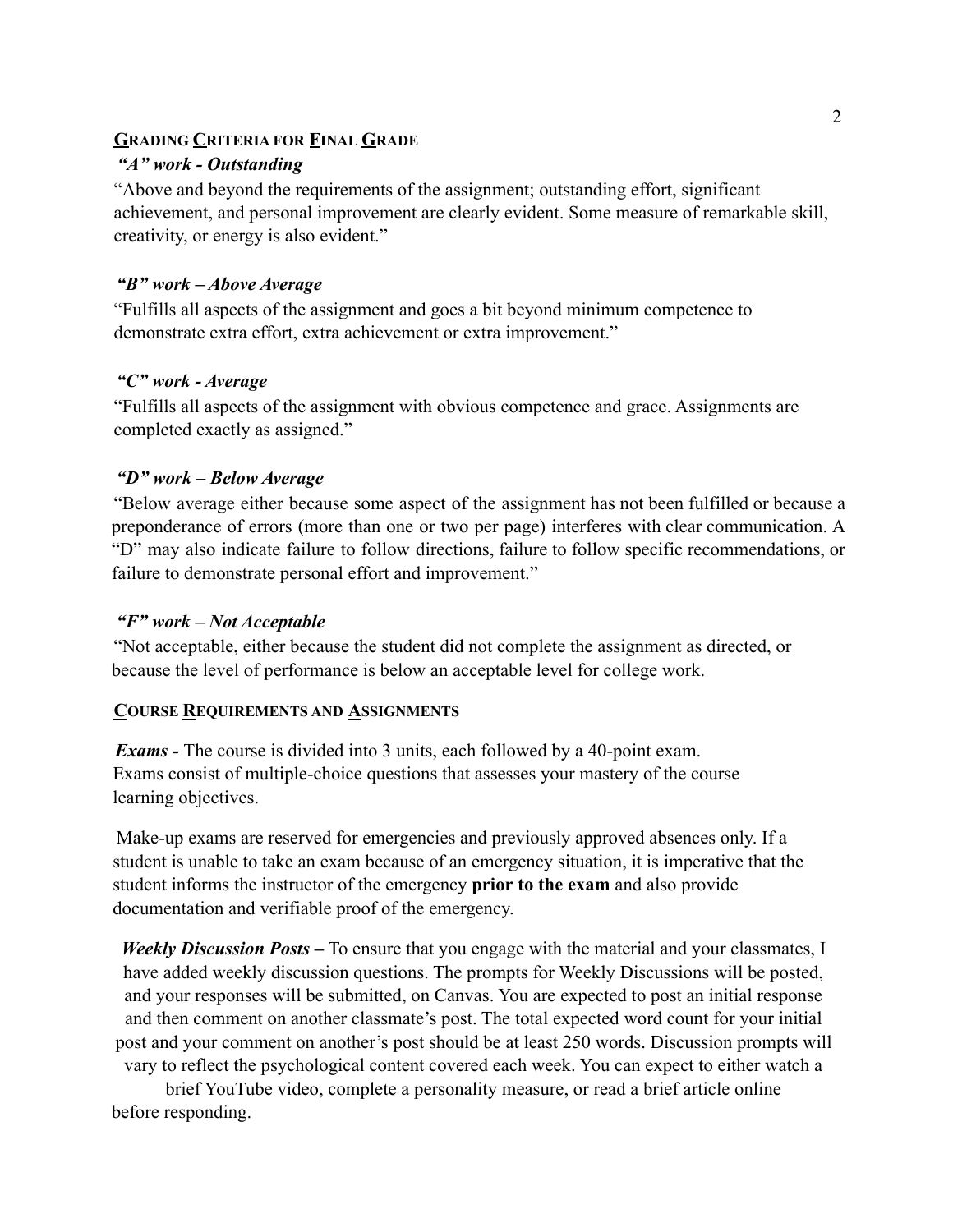As shown in the rubric below, your weekly discussion points will be based on: (1) quality of initial post and (2) quality of response to peers.

The deadline to complete each Weekly Discussion is Sunday at 11:59PM. Any posts made after the deadline will not receive credit.

|                                   |                                                                                                           | 10.5                                                                                                                                    | $\bf{0}$                                                                                                              |
|-----------------------------------|-----------------------------------------------------------------------------------------------------------|-----------------------------------------------------------------------------------------------------------------------------------------|-----------------------------------------------------------------------------------------------------------------------|
| <b>Initial</b>                    | The initial post                                                                                          | Initial post is                                                                                                                         | Initial post is<br>not completed                                                                                      |
| Post $(1)$                        | is composed                                                                                               |                                                                                                                                         | or is not                                                                                                             |
| pt)                               | and<br>well organized<br>with a clear<br>point of view<br>or idea<br>using rich and<br>significant detail | composed with<br>a point of<br>view or idea is<br>lacking in<br>organization<br>and<br>detail and/or<br>does not meet<br>the word limit | composed<br>with a point of<br>view or idea<br>and/or is<br>significantly<br>lacking in<br>organization<br>and detail |
|                                   |                                                                                                           |                                                                                                                                         |                                                                                                                       |
| <b>Response</b><br>Post<br>(1 pt) | Response post<br>provides                                                                                 | Response post<br>provides                                                                                                               | Response post<br>is not<br>completed or<br>provides                                                                   |
|                                   | relevant and<br>meaningful                                                                                | somewhat                                                                                                                                | limited<br>feedback to<br>peers with<br>little<br>explanation or<br>detail                                            |
|                                   | feedback to<br>peers with                                                                                 | relevant<br>feedback to                                                                                                                 |                                                                                                                       |
|                                   | clarifying                                                                                                | peers with<br>minimal                                                                                                                   |                                                                                                                       |
|                                   |                                                                                                           |                                                                                                                                         |                                                                                                                       |

**Criteria Proficient Marginal Limited**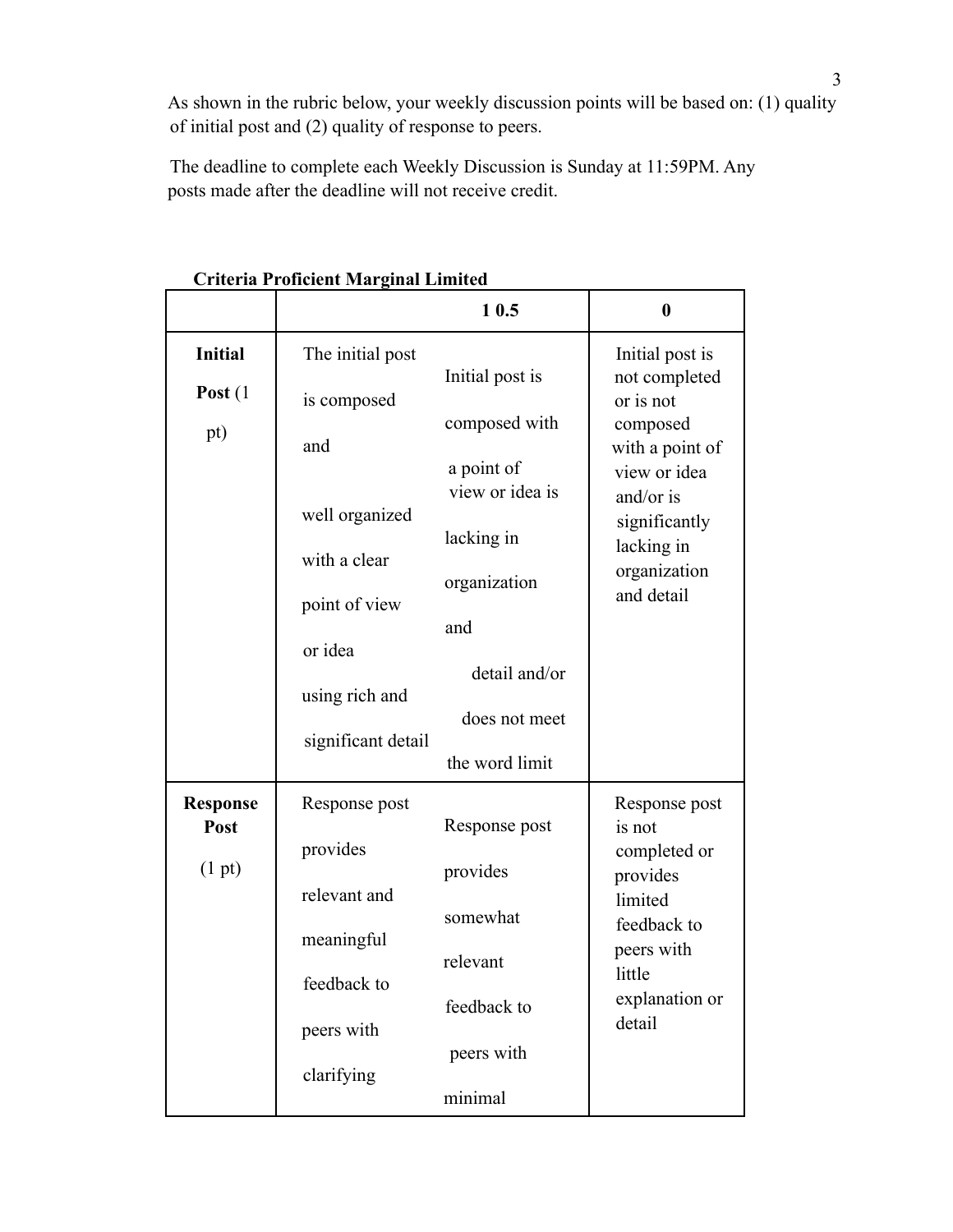| explanation<br>and detail | explanation and                                  |  |
|---------------------------|--------------------------------------------------|--|
|                           | detail and/or<br>does not meet<br>the word limit |  |

*Final Essay* - To demonstrate an understanding of self that fosters personal wellbeing, students will be asked to write an essay explaining how insights from psychology tell you more about yourself, other people, or your relationships.

1. Choose three concepts from this course that involve you or your life in some way (e.g., depression, stress, cognition, etc.). Define them in your own words. Explain why you chose to include each of those three concepts. Be sure to discuss how each concept affects you and your

life on a personal level.

2. Describe how learning about these concepts can help you thrive and achieve personal well being. Include examples of how this course gave you insight on how to better thrive on a personal level.

## 3. 500 words

4. Turn in your assignment on Canvas.

The following rubric will be used to grade the final paper:

|                   | Criteria                                                                                                                                                                                                                                                                       | Score |
|-------------------|--------------------------------------------------------------------------------------------------------------------------------------------------------------------------------------------------------------------------------------------------------------------------------|-------|
| 1a: Why<br>these? | • Clear/concise; relates three concepts to own life $(4)$<br>points) • Somewhat clear/concise; relates at least two<br>concepts to own life (3 points)<br>• Clarity needs work and relates one or fewer concepts<br>to own life (2 points)<br>• Off topic $(1 \text{ points})$ |       |

4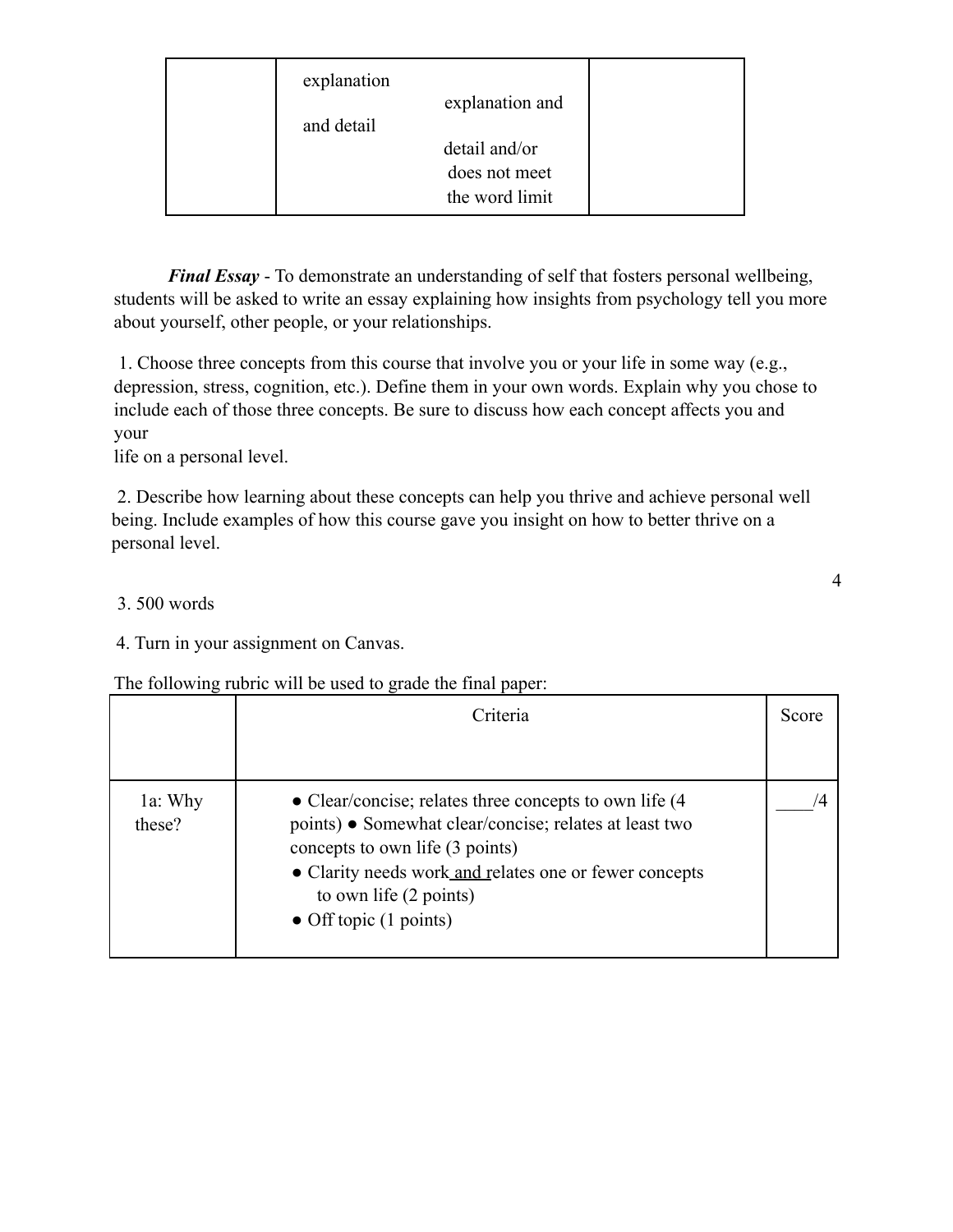| 1b: Thriving | • Provides clear picture of how course content fosters<br>personal wellbeing and uses at least one personal<br>example per concept (4 points)<br>• Somewhat clear picture or fewer than one personal<br>example per concept (3 points)<br>• Pictures needs work and examples not used (2)<br>points) • Off topic (1 points) |  |
|--------------|-----------------------------------------------------------------------------------------------------------------------------------------------------------------------------------------------------------------------------------------------------------------------------------------------------------------------------|--|
| Total        |                                                                                                                                                                                                                                                                                                                             |  |

5

## **TENTATIVE COURSE SCHEDULE**

| Wee<br>k | Date | <b>Topic Assignments</b>               |
|----------|------|----------------------------------------|
|          | /11  | Welcome to General Psychology Module 1 |

# 1/13 Research Strategies Module 1-3; Discussion Post 1

| $\overline{2}$ | 1/18 | The Biology of Mind Module 4-6;<br>Discussion Post 2 |
|----------------|------|------------------------------------------------------|
|                | 1/20 |                                                      |
| 3              | 1/25 | Consciousness and the Two-Track Mind Module 7-9      |
|                | 1/27 | Module $7-9$ ;<br>Discussion Post 3                  |
| $\overline{4}$ | 2/1  | Nature, Nurture, & Diversity Module 10-12            |
|                | 2/3  | Module $10-12$ ;<br><b>Discussion Post 4</b>         |
| 5              | 2/8  | Review for Exam 1                                    |
|                | 2/10 | <b>Exam 1 Module 1-12</b>                            |
| 6              | 2/15 | Development Throughout the Life Span Module 13-16    |
|                | 2/17 | Module 13-16;<br>Discussion post 5                   |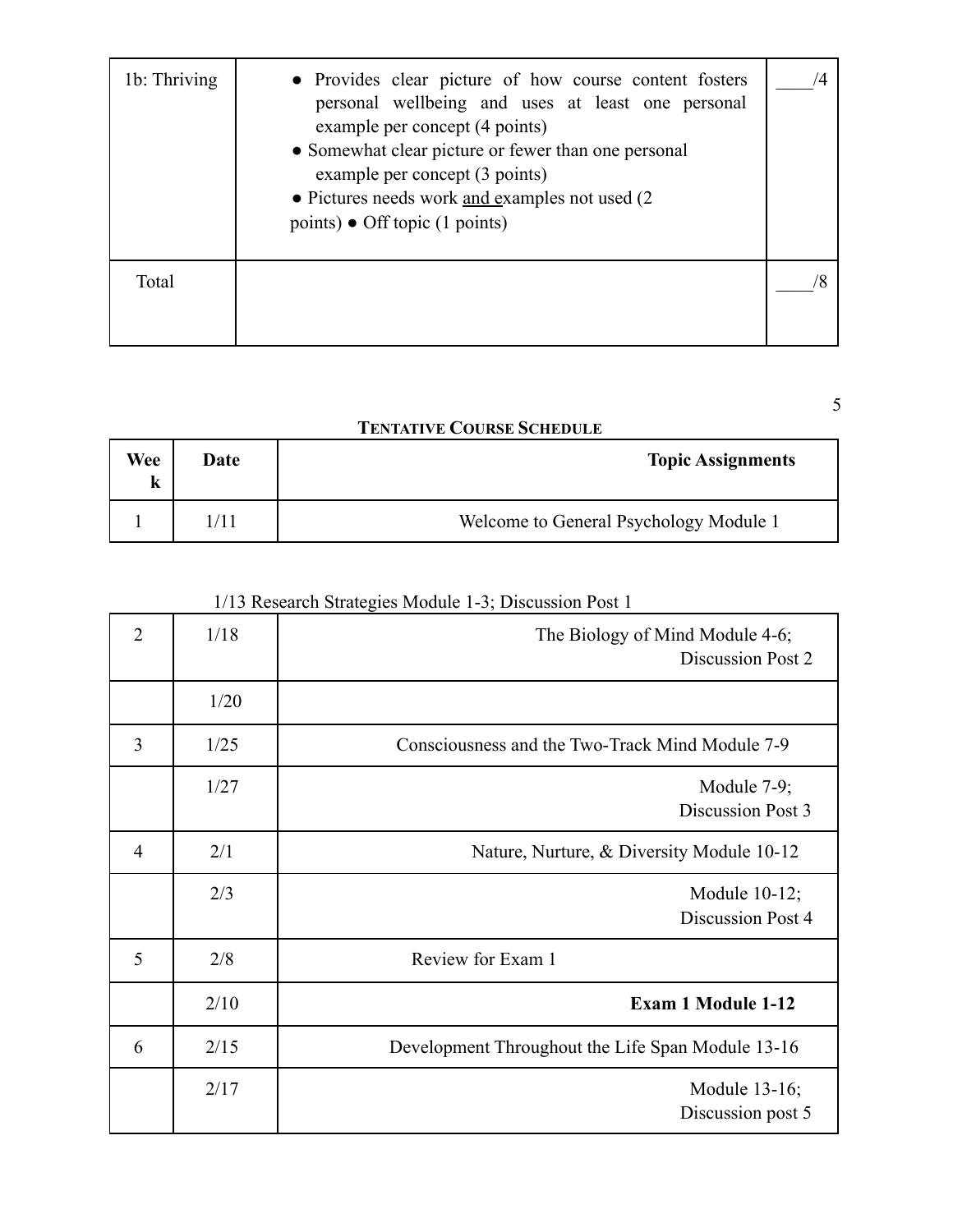| $\overline{7}$ | 2/22 | Learning Module 20-22              |
|----------------|------|------------------------------------|
|                | 2/24 | Module 20-22;<br>Discussion Post 6 |
| 8              | 3/1  | Memory Module 23-25                |
|                | 3/3  | Module 23-25;<br>Discussion Post 7 |
| 9              | 3/8  | <b>Spring Break No Class</b>       |
|                |      |                                    |
|                | 3/10 | <b>Spring Break No Class</b>       |
| 10             | 3/15 | Intelligence Module 28-30          |
|                | 3/17 | Module 28-30;<br>Discussion Post 8 |

|    |      | 6                                                       |
|----|------|---------------------------------------------------------|
|    | 3/24 | Exam 2 Module 13-16,<br>20-25, 28-30                    |
| 12 | 3/29 | Social Psychology Module 40-43                          |
|    | 3/31 | Module 40-43;<br>Discussion Post 9                      |
| 13 | 4/5  | <b>Personality Module 44-46</b>                         |
|    | 4/7  | Module 44-46;<br>Discussion Post 10                     |
| 14 | 4/12 | Psych Disorders Module 47-52;<br><b>Discussion Post</b> |
|    |      | 11 Final Paper                                          |
|    |      | Due                                                     |
|    | 4/14 | <b>Easter Break No Class</b>                            |
| 15 | 4/19 | Therapy Module 53-55                                    |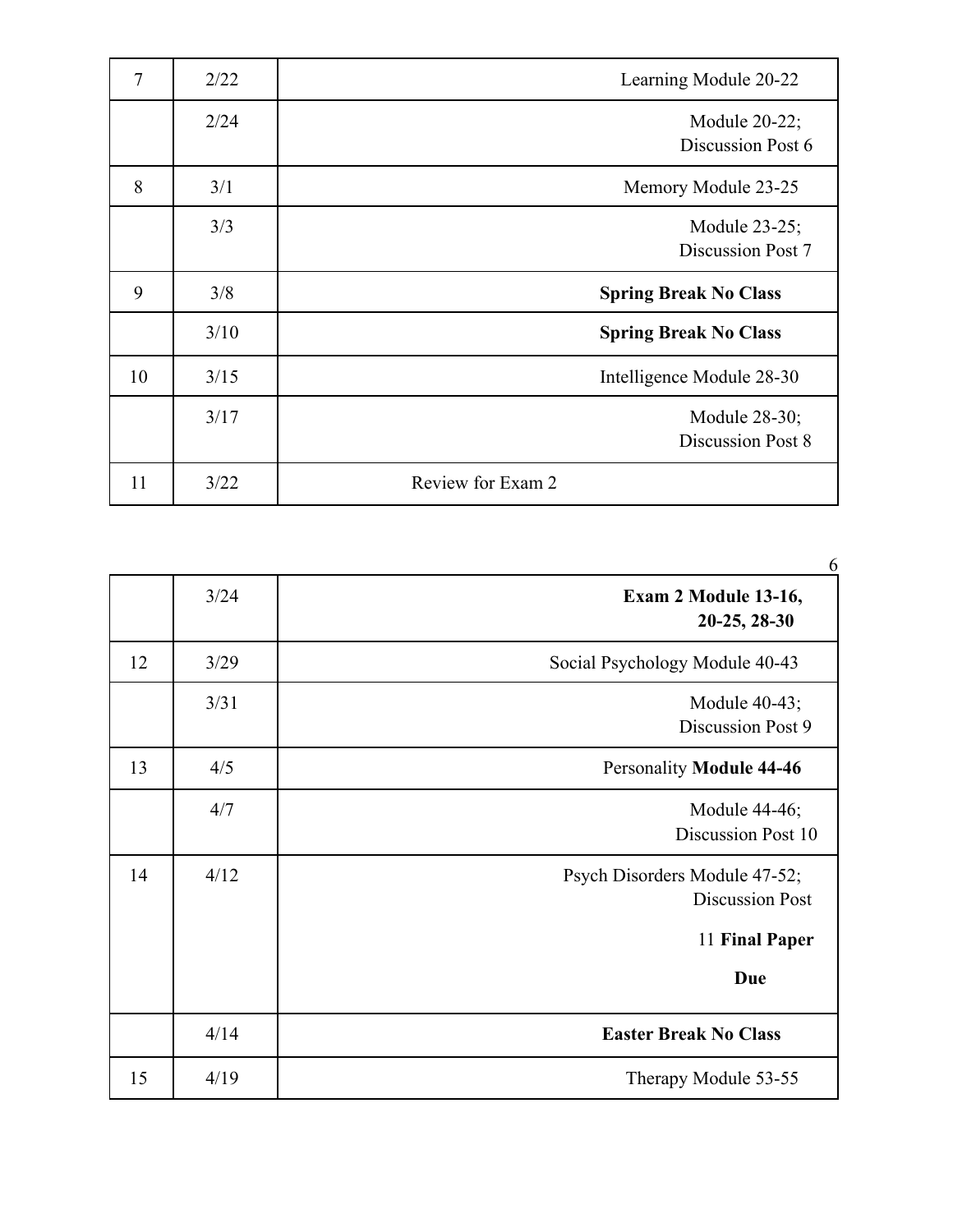|    | 4/21 |                   | Module 53-55;<br>Discussion Post 12 |
|----|------|-------------------|-------------------------------------|
| 16 | 4/26 | Review for Exam 3 |                                     |
|    | 4/28 |                   | <b>Exam 3 Module 40-52</b>          |

**PLNU Mission**

7

## **To Teach ~ To Shape ~ To Send**

Point Loma Nazarene University exists to provide higher education in a vital Christian community where minds are engaged and challenged, character is modeled and formed, and service is an expression of faith. Being of Wesleyan heritage, we strive to be a learning community where grace is foundational, truth is pursued, and holiness is a way of life.

## **STATE AUTHORIZATION**

State authorization is a formal determination by a state that Point Loma Nazarene University is approved to conduct activities regulated by that state. In certain states outside California, Point Loma Nazarene University is not authorized to enroll online (distance education) students. If a student moves to another state after admission to the program and/or enrollment in an online course, continuation within the program and/or course will depend on whether Point Loma Nazarene University is authorized to offer distance education courses in that state. It is the student's responsibility to notify the institution of any change in his or her physical location. Refer to the map on **State Authorization** to view which states allow online (distance education) outside of California.

## **PLNU COPYRIGHT POLICY**

Point Loma Nazarene University, as a non-profit educational institution, is entitled by law to use materials protected by the US Copyright Act for classroom education. Any use of those materials outside the class may violate the law.

## **PLNU ACADEMIC HONESTY POLICY**

Students should demonstrate academic honesty by doing original work and by giving appropriate credit to the ideas of others. Academic dishonesty is the act of presenting information, ideas, and/or concepts as one's own when in reality they are the results of another person's creativity and effort. A faculty member who believes a situation involving academic dishonesty has been detected may assign a failing grade for that assignment or examination, or, depending on the seriousness of the offense, for the course. Faculty should follow and students may appeal using the procedure in the university Catalog. See **Academic Policies** for definitions of kinds of academic dishonesty and for further policy information.

## **PLNU ACADEMIC ACCOMMODATIONS POLICY**